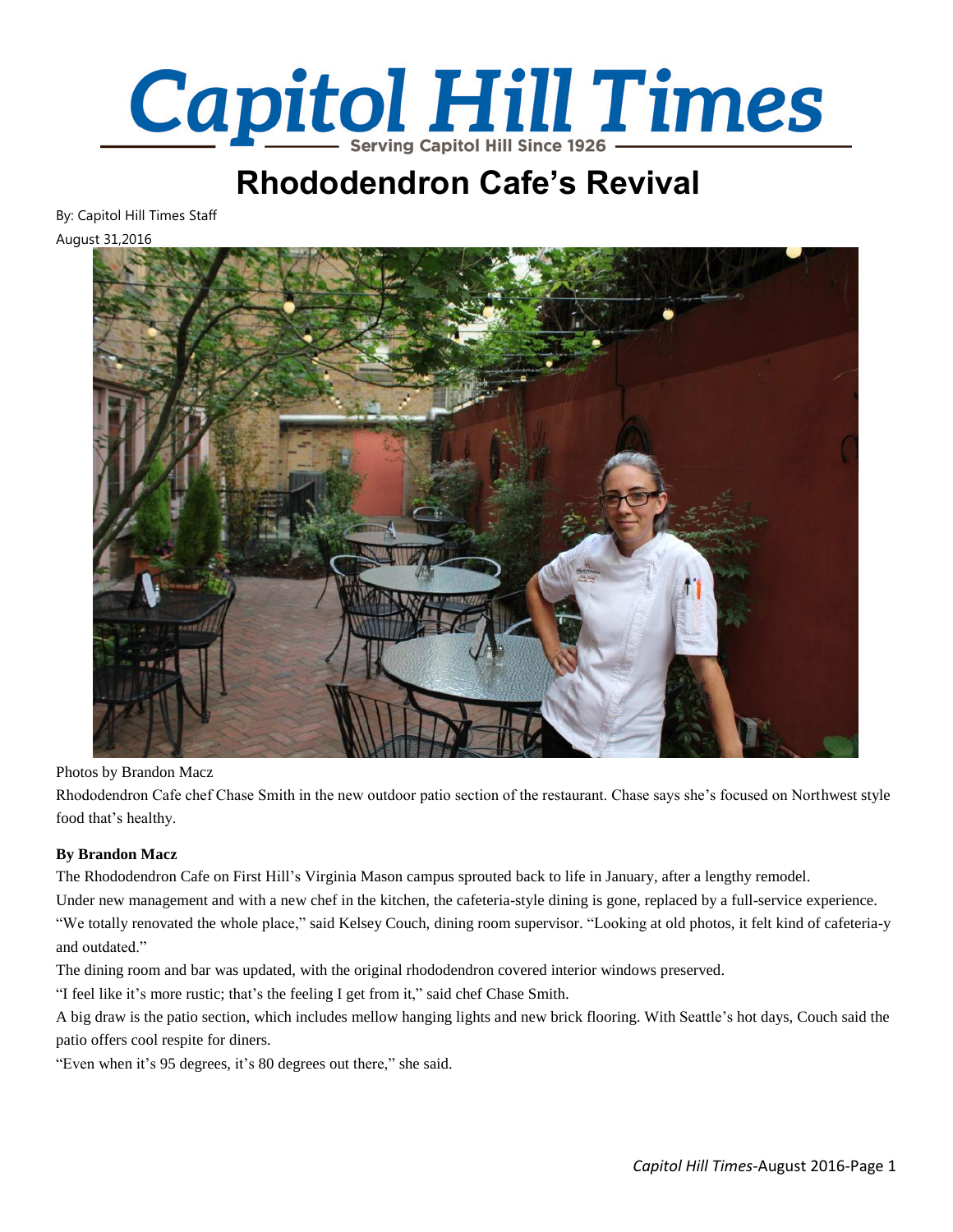

There is also a rooftop deck where patrons can enjoy drinks.

"It's not very big, but it's got a nice little view of the city," Smith said.

Offering a menu that changes three times a year and that now includes weekend brunch, Smith said she's focused on providing Northwestern style cuisine, much of which needs to be heart-healthy. Tucked inside the Inn at Virginia, one challenge is visibility within the hospital campus.

"So word of mouth has been really big," she said, "and, OK, we're not a cafeteria, we're not hospital food."

Smith has been with Columbia Hospitality for four years. The agency now manages Virginia Mason's two hotels and the Rhododendron Cafe. She left her station at the Bell Harbor International Conference Center on Pier 66 to run the kitchen at the Rhododendron Cafe.